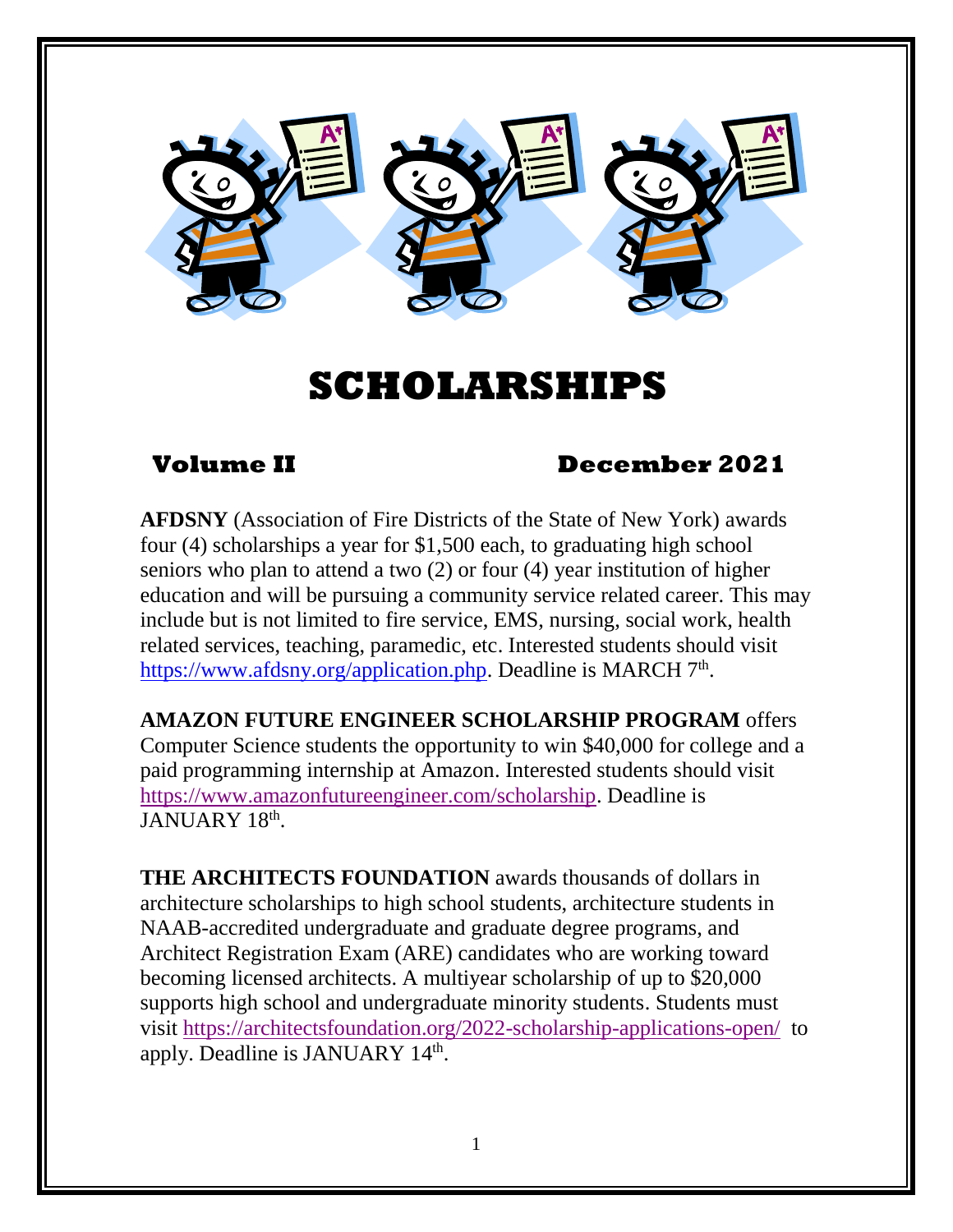**THE B. DAVIS SCHOLARSHIP** of \$1,000 is available to all high school **juniors** and **seniors**. This is not an academic scholarship, but they would like to know what your future academic plans are. Students must visit <http://www.studentawardsearch.com/scholarships.htm> for more information. Deadline is MAY 21<sup>st</sup>.

**BANK OF AMERICA STUDENT LEADERS PROGRAM** is an eightweek summer experience for high school **juniors** and **seniors**. It includes a paid internship with a local nonprofit organization as well as the Student Leadership Summit in Washington, D.C. Students must be in good academic standing to be considered. Apply online at [http://about.bankofamerica.com/en-us/global-impact/student-leaders.html.](http://about.bankofamerica.com/en-us/global-impact/student-leaders.html) Deadline is JANUARY 28<sup>th</sup>.

**COLLEGEBOARD OPPORTUNITY SCHOLARSHIPS** is a scholarship program with \$5 million of scholarships each year. The more effort you put in, the more opportunities you have to earn a scholarship. Complete all six, and you're eligible to earn \$40,000. Scholarships will be awarded through monthly drawings to students of **classes 2022 and 2023** who complete each action, i.e. building your college list. For more information, students should visit [https://opportunity.collegeboard.org/.](https://opportunity.collegeboard.org/)

#### **THE DISABILITY LEADERSHIP AND SCHOLARSHIP PROGRAM**

aims to recruit 10 students who self-identify as members of the Disabled, Deaf Plus, d/Deaf, or hard of hearing community, and who demonstrate strong leadership skills and commitment to equity and justice for the Disability community. This \$10,000 scholarship is to be used towards an education at Rochester Institute of Technology. Interested student should apply to RIT before January 15<sup>th</sup> and click [here](https://www.rit.edu/disabilityservices/disability-leadership-and-scholarship-program?utm_source=slate&utm_medium=email&utm_campaign=em-ugrd-schoolcounselor&utm_content=virtual-info-session) for more information.

**THE DR. JONG PIL LEE MEMORIAL SCHOLARSHIP** will be awarded by The Long Island Mathematics Conference Board. Up to four \$1,500 scholarships will be awarded to deserving students from Queens, Brooklyn, Nassau and Suffolk Counties, of African American, Native American or Non-European Hispanic American decent. These students must plan to major in mathematics at an accredited college or university of their choice. Candidates should address their love of mathematics in their personal essay and indicate the reasons why they should receive this scholarship. Only high school seniors are eligible for this award. Students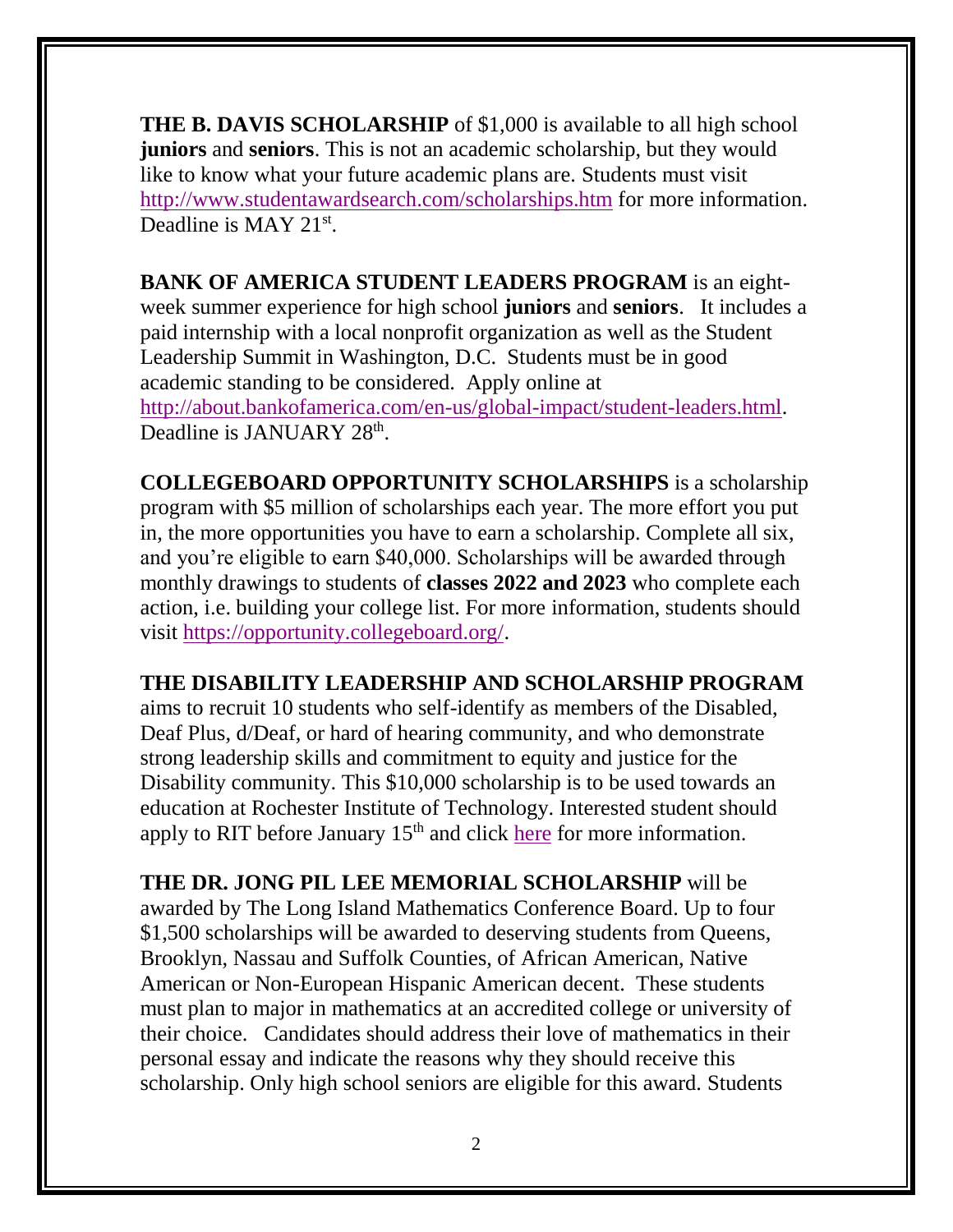can visit [http://www.limathconference.org](http://www.limathconference.org/) and click on "Scholarship" for an application. Deadline is JANUARY 12<sup>th</sup>.

**ENVIRONMENTAL CAREER SCHOLARSHIPS** are available to seniors enrolling in full-time degree programs with an environmental or public service emphasis. Please visit<http://nywea.org/> click on "Scholarships" for more information. Deadline is FEBRUARY 28th.

# **GERALD J. BUCKENMAYER FASNY VOLUNTEER**

**SCHOLARSHIPS** offers twenty-five \$1,500 scholarships to young volunteer firefighters who plan to continue their post-secondary education. Interested students should visit <https://fasny.com/awards/scholarship/> for more information. Deadline is March 15<sup>th</sup>.

### **THE GE-REAGAN FOUNDATION SCHOLARSHIP PROGRAM**

acknowledges and rewards America's foremost young leaders who demonstrate the leadership, drive, integrity, and citizenship exhibited by President Reagan throughout his life. Selected scholars will receive a \$10,000 renewable scholarship. Students should visit <http://reaganfoundation.org/scholarships> for more information. Deadline is JANUARY 6<sup>th</sup>.

**LIASCD SCHOLARSHIPS** of up to \$1,000 are available to eight seniors in good standing and with at least a 3.0 average. Interested students should visit [https://www.liascd.com/scholarshipinformation.](https://www.liascd.com/scholarshipinformation) Deadline is JANUARY 14<sup>th</sup>.

**ISLAND CHRISTIAN CHURCH** is awarding two graduating seniors, one male and one female, The American Heritage Scholarship for Long Island students whose lives exemplify genuine character and promote the Scriptural values upon which our country was founded. Two \$2,000 scholarships and up to four \$500 High Honorable Mention scholarships will be awarded – the latter regardless of gender. For more information and to apply, students must visit [http://islandchristian.com/scholarship/.](http://islandchristian.com/scholarship/) Deadline is FEBRUARY 26<sup>th</sup>.

**ITHACA COLLEGE: MLK SCHOLAR PROGRAM** is open to academically talented U.S. citizens and permanent residents from ethnic and racial backgrounds that have been historically underrepresented in U.S. higher education. Go to<http://www.ithaca.edu/mlk/> for more information. Deadline is JANUARY 23rd.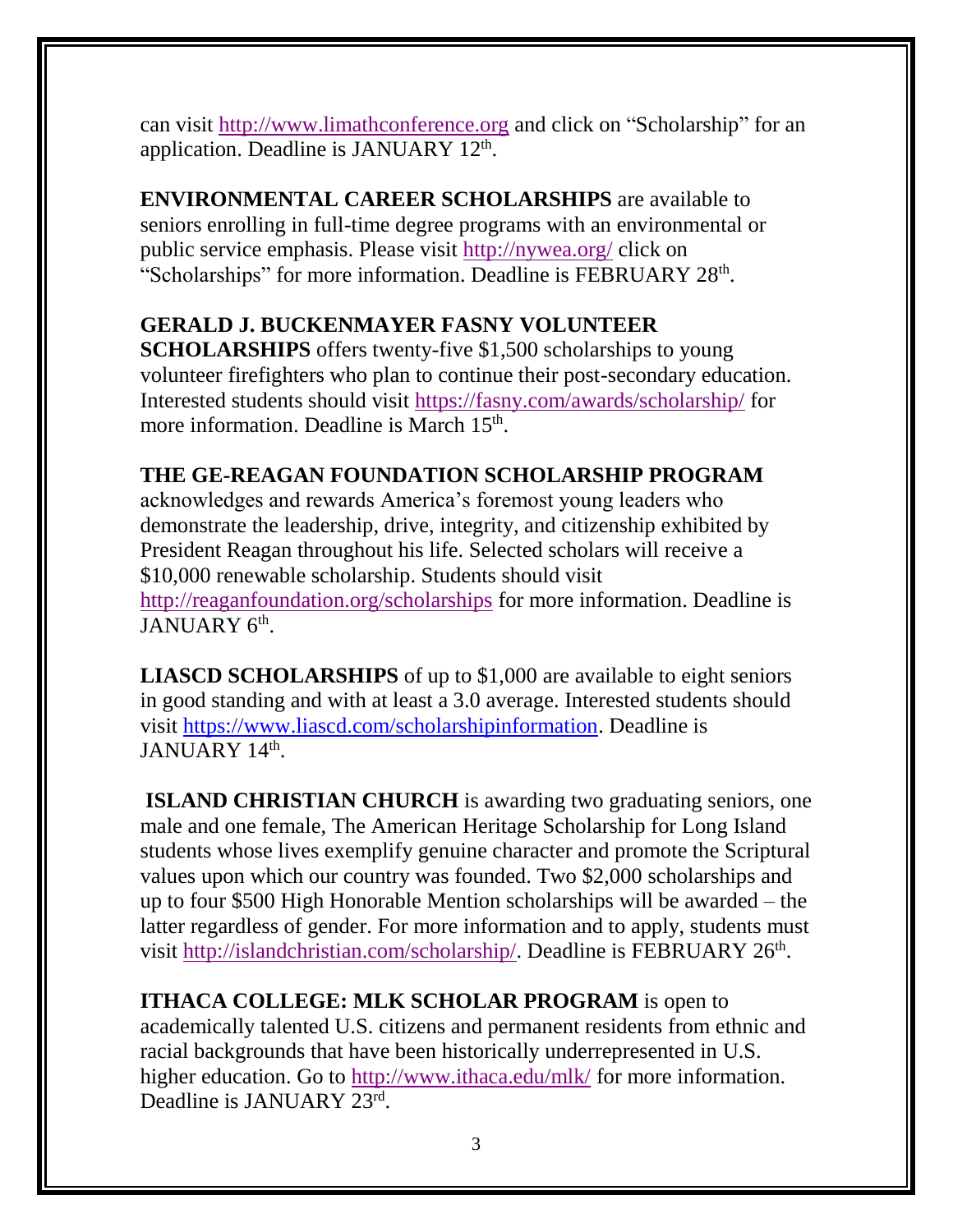**THE JACKIE ROBINSON FOUNDATION** provides four-year scholarships of \$30,000 and extensive support services, including career guidance and internship placement, to highly motivated African American students. Interested students can visit [https://www.jackierobinson.org/.](https://www.jackierobinson.org/) Deadline is JANUARY 12<sup>th</sup>.

#### **THE JOAN ABOFF MEMORIAL ART SCHOLARSHIP** is a

competitive visual arts scholarship to Usdan; Summer Camp for the Arts for **10th** and **11th grade** students residing in the town of Huntington. The scholarship is funded by the Aboff family. Interested students can visit [https://www.huntingtonarts.org/programs/arts-in-education/scholarship](https://www.huntingtonarts.org/programs/arts-in-education/scholarship-programs/)[programs/.](https://www.huntingtonarts.org/programs/arts-in-education/scholarship-programs/) Deadline is FEBRUARY 22<sup>nd</sup>.

### **NAVAL RESERVE OFFICERS TRAINING CORPS (NROTC)**

Scholarship Program offers students the opportunity to earn their degree and receive valuable leadership and management skills while enjoying the benefits of an exciting career. For more information go to [https://www.netc.navy.mil/NSTC/NROTC/.](https://www.netc.navy.mil/NSTC/NROTC/) Deadline is JANUARY 31<sup>st</sup>.

### **NEW YORK SCHOOLS INSURANCE RECIPROCAL (NYSIR)**

announces the following scholarships which will award winners up to \$5,000:

The Bambino Scholarship is available to a special education student who is college bound. The goal of this scholarship is to reward a student who has worked through his/her special challenges to complete high school and gain acceptance into a college or university.

The Goncalves Scholarship is available to a student who demonstrates an involvement and work for a cause or organization that promotes social justice, equal opportunity, relief of human suffering; or other aspiration generally understood to be within the meaning of humanitarian activity throughout his/her high school career.

The Jensen Scholarship is available to a student who has excelled in design in his or her high school career. The goal of this scholarship is to reward a student who has shown interest and promise in design and who wishes to pursue this path in college.

Interested students should click [here](https://drive.google.com/file/d/1G1Jx9C0Q2pUp2Od1h3QNCuModaGHqM6B/view?usp=sharing) for more information. Deadline is MARCH 18<sup>th</sup>.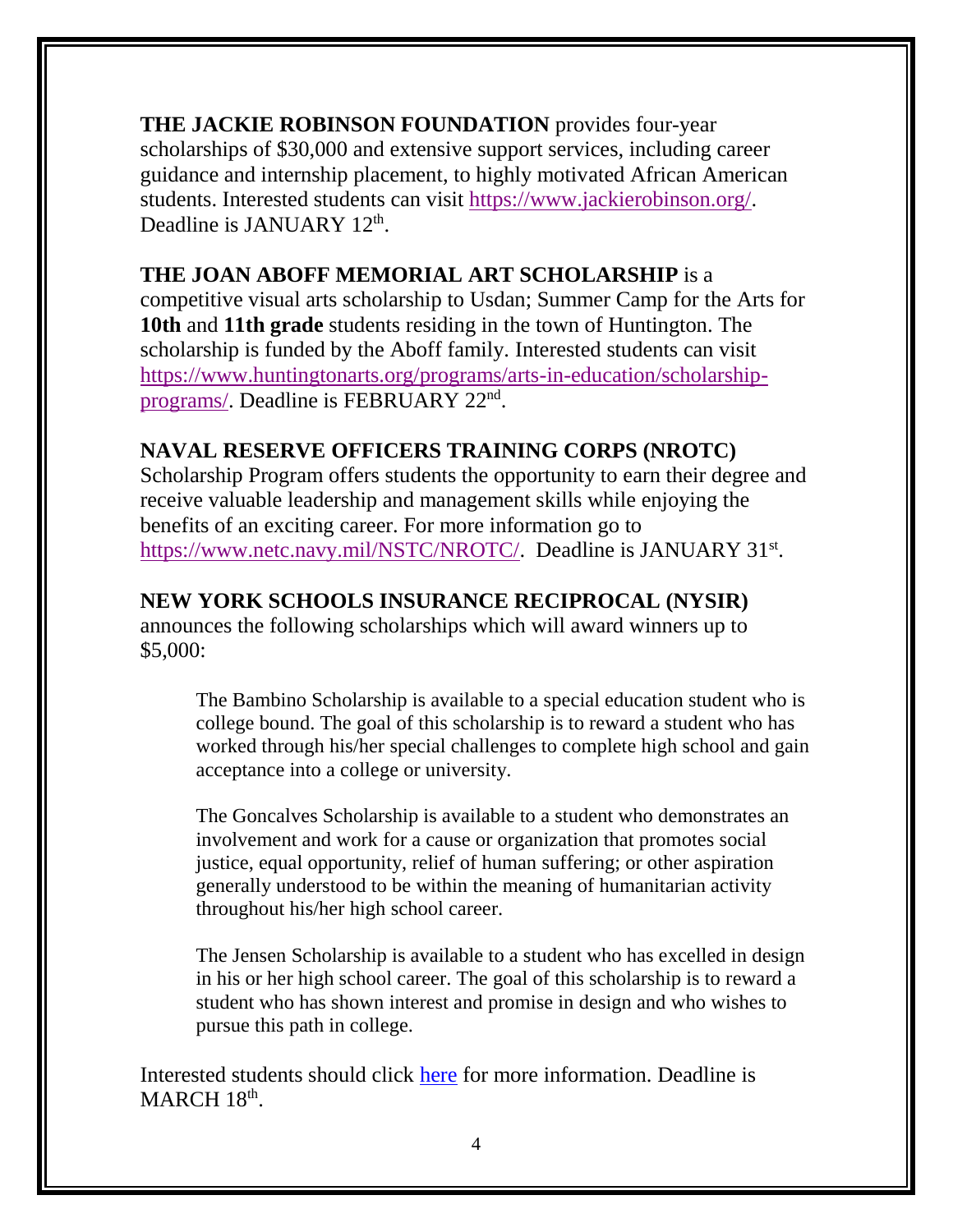**THE REA JACOBS SCHOLARSHIP FOR DANCE** is a competitive scholarship for Nassau and Suffolk High School Graduating Seniors who are pursuing a four year college degree with a major or minor in Dance. One award of \$1000 will be given in 2021 to a male or female student. The scholarship is funded by the Long Island Dance Consortium and the Jacobs Family. Interested students should visit

[http://www.huntingtonarts.org/programs/arts-in-education/scholarship](http://www.huntingtonarts.org/programs/arts-in-education/scholarship-programs/)[programs/](http://www.huntingtonarts.org/programs/arts-in-education/scholarship-programs/) for an application. Deadline for receipt of required portfolio is May  $2<sup>nd</sup>$ .

**SANDI BLOOMBERG SCHOLARSHIP FOR DANCE** will award one Long Island senior a \$1,000 scholarship for continuing the study of dance in college. Interested students should visit

[http://www.huntingtonarts.org/programs/arts-in-education/scholarship](http://www.huntingtonarts.org/programs/arts-in-education/scholarship-programs/)[programs/](http://www.huntingtonarts.org/programs/arts-in-education/scholarship-programs/) for an application. Deadline for receipt of required portfolio is May  $2<sup>nd</sup>$ .

**SENATOR JOSÉ PERALTA NEW YORK STATE DREAM ACT** gives undocumented and other students access to New York State‐administered grants and scholarships that support their higher education costs. Students can visit<https://www.hesc.ny.gov/dream/> to learn more and make an account. *Students are encouraged to apply as soon as possible.*

**THE SIGMA PSI OMEGA CHAPTER OF ALPHA KAPPA ALPHA** 

**SORORITY, INCORPORATED®** in partnership with Sisters Providing Opportunities Charitable Alliance, Incorporated invites High School Seniors to apply for a one-time Sigma Psi Omega College Bound Book Award Scholarship. Successful candidates must demonstrate academic achievement, exhibit leadership ability and participate in community service activities. Selected students will be asked to attend an interview. Awarded recipients may use the academic based scholarship to help offset expenses related to books and/or other materials needed during their first-year attendance at a four-year college or university. Candidates must be of the African American diaspora and have a GPA of 85 or above. Interested students should click [here](https://drive.google.com/file/d/1t4sg2uj4Bmmn83iRKhAjwW0fSOXOmqWq/view?usp=sharing) for more information. Deadline is JANUARY 31<sup>st</sup>.